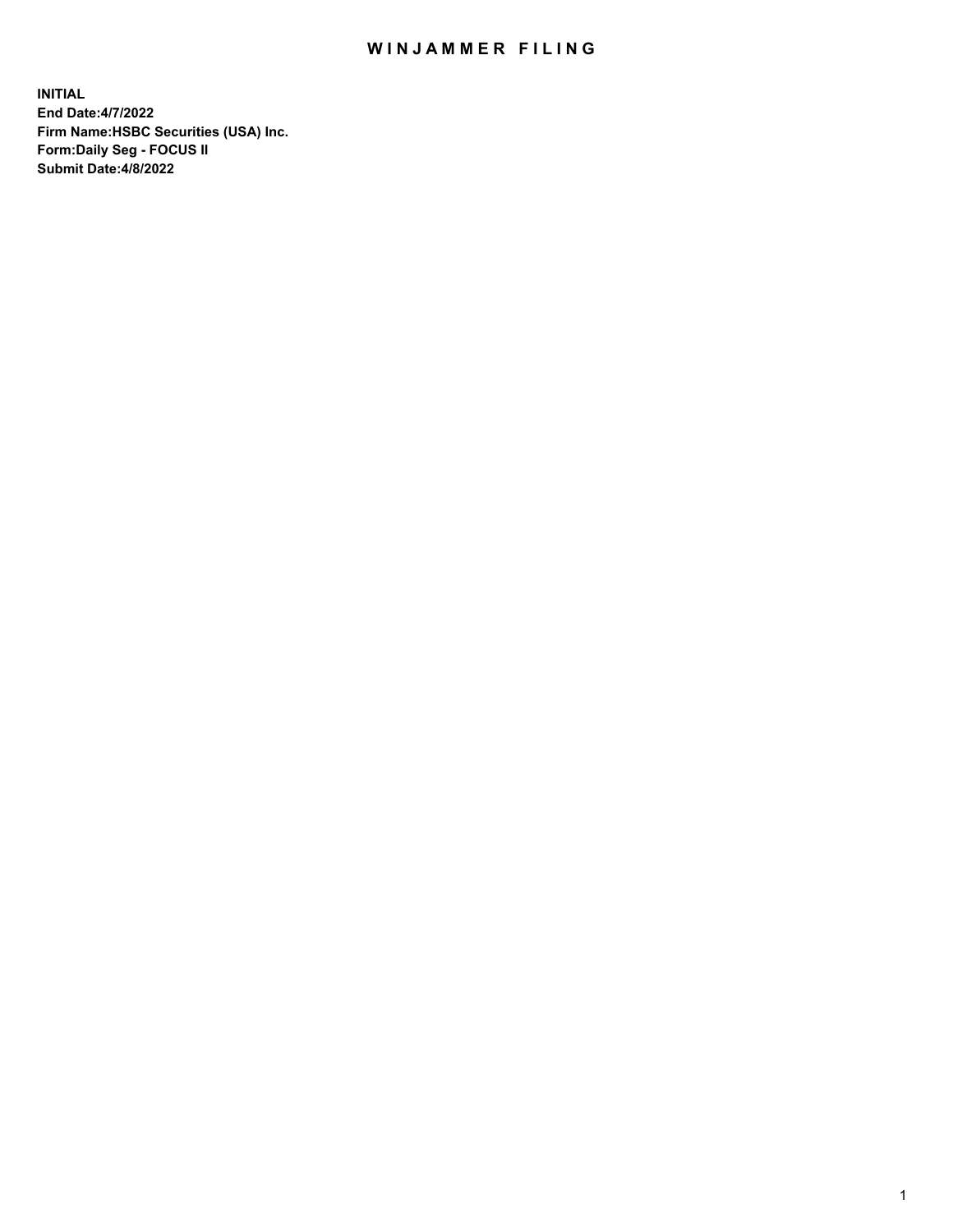**INITIAL End Date:4/7/2022 Firm Name:HSBC Securities (USA) Inc. Form:Daily Seg - FOCUS II Submit Date:4/8/2022 Daily Segregation - Cover Page**

| Name of Company                                                                                                                                                                                                                                                                                                                | <b>HSBC Securities (USA) Inc.</b>                          |
|--------------------------------------------------------------------------------------------------------------------------------------------------------------------------------------------------------------------------------------------------------------------------------------------------------------------------------|------------------------------------------------------------|
| <b>Contact Name</b>                                                                                                                                                                                                                                                                                                            | <b>Michael Vacca</b>                                       |
| <b>Contact Phone Number</b>                                                                                                                                                                                                                                                                                                    | 212-525-7951                                               |
| <b>Contact Email Address</b>                                                                                                                                                                                                                                                                                                   | michael.vacca@us.hsbc.com                                  |
| FCM's Customer Segregated Funds Residual Interest Target (choose one):<br>a. Minimum dollar amount: ; or<br>b. Minimum percentage of customer segregated funds required:% ; or<br>c. Dollar amount range between: and; or<br>d. Percentage range of customer segregated funds required between:% and%.                         | 110,000,000<br><u>0</u><br>0 <sub>0</sub><br>00            |
| FCM's Customer Secured Amount Funds Residual Interest Target (choose one):<br>a. Minimum dollar amount: ; or<br>b. Minimum percentage of customer secured funds required:%; or<br>c. Dollar amount range between: and; or<br>d. Percentage range of customer secured funds required between:% and%.                            | 15,000,000<br><u>0</u><br>0 <sub>0</sub><br>0 <sub>0</sub> |
| FCM's Cleared Swaps Customer Collateral Residual Interest Target (choose one):<br>a. Minimum dollar amount: ; or<br>b. Minimum percentage of cleared swaps customer collateral required:% ; or<br>c. Dollar amount range between: and; or<br>d. Percentage range of cleared swaps customer collateral required between:% and%. | 75,000,000<br><u>0</u><br><u>00</u><br>00                  |

Attach supporting documents CH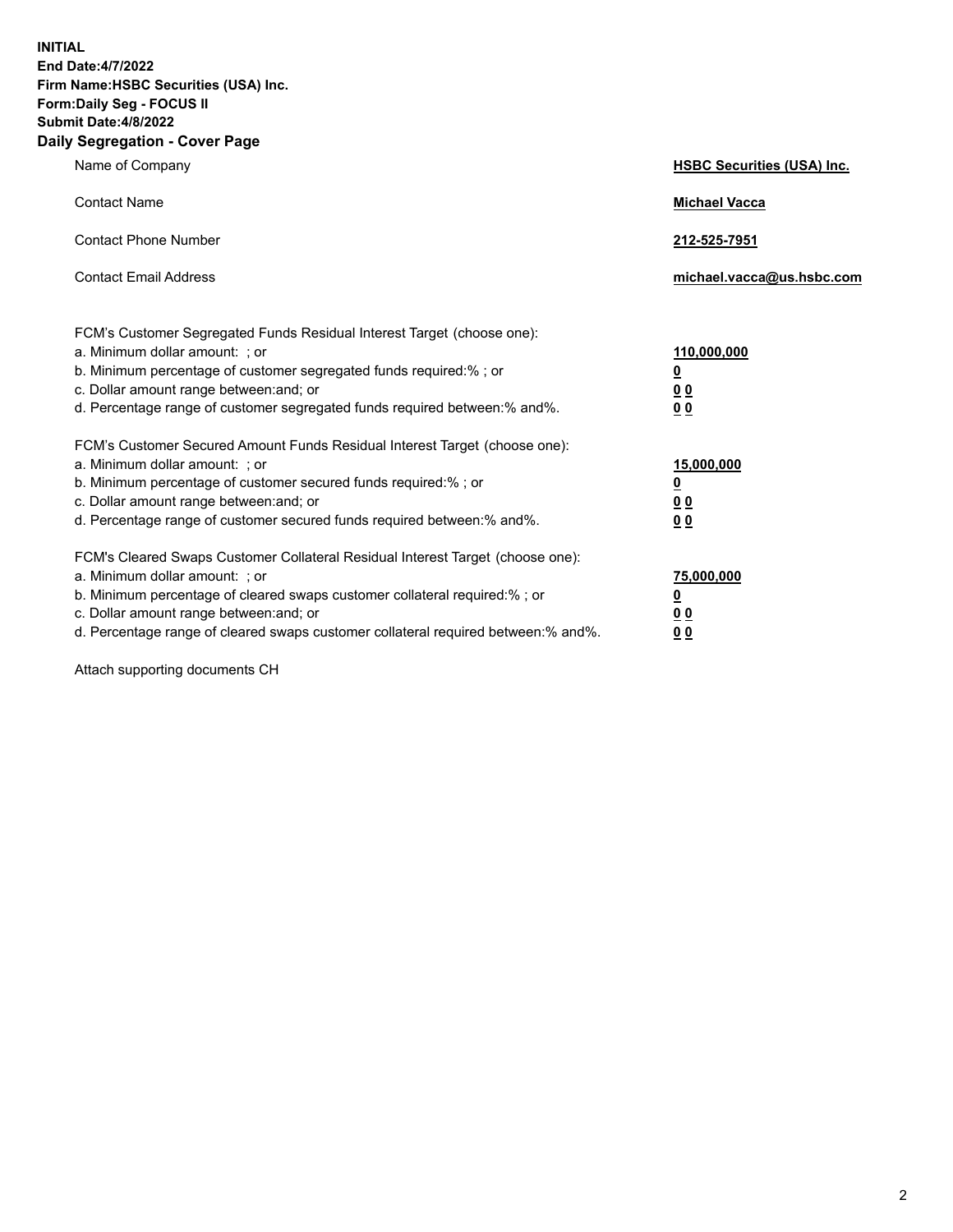**INITIAL End Date:4/7/2022 Firm Name:HSBC Securities (USA) Inc. Form:Daily Seg - FOCUS II Submit Date:4/8/2022 Daily Segregation - Secured Amounts** Foreign Futures and Foreign Options Secured Amounts Amount required to be set aside pursuant to law, rule or regulation of a foreign government or a rule of a self-regulatory organization authorized thereunder **0** [7305] 1. Net ledger balance - Foreign Futures and Foreign Option Trading - All Customers A. Cash **84,795,743** [7315] B. Securities (at market) **51,980,517** [7317] 2. Net unrealized profit (loss) in open futures contracts traded on a foreign board of trade **34,712,900** [7325] 3. Exchange traded options a. Market value of open option contracts purchased on a foreign board of trade **0** [7335] b. Market value of open contracts granted (sold) on a foreign board of trade **0** [7337] 4. Net equity (deficit) (add lines 1. 2. and 3.) **171,489,160** [7345] 5. Account liquidating to a deficit and account with a debit balances - gross amount **3,918** [7351] Less: amount offset by customer owned securities **0** [7352] **3,918** [7354] 6. Amount required to be set aside as the secured amount - Net Liquidating Equity Method (add lines 4 and 5) **171,493,078** [7355] 7. Greater of amount required to be set aside pursuant to foreign jurisdiction (above) or line 6. **171,493,078** [7360] FUNDS DEPOSITED IN SEPARATE REGULATION 30.7 ACCOUNTS 1. Cash in banks A. Banks located in the United States **15,789,409** [7500] B. Other banks qualified under Regulation 30.7 **0** [7520] **15,789,409** [7530] 2. Securities A. In safekeeping with banks located in the United States **51,980,517** [7540] B. In safekeeping with other banks qualified under Regulation 30.7 **0** [7560] **51,980,517** [7570] 3. Equities with registered futures commission merchants A. Cash **0** [7580] B. Securities **0** [7590] C. Unrealized gain (loss) on open futures contracts **0** [7600] D. Value of long option contracts **0** [7610] E. Value of short option contracts **0** [7615] **0** [7620] 4. Amounts held by clearing organizations of foreign boards of trade A. Cash **0** [7640] B. Securities **0** [7650] C. Amount due to (from) clearing organization - daily variation **0** [7660] D. Value of long option contracts **0** [7670] E. Value of short option contracts **0** [7675] **0** [7680] 5. Amounts held by members of foreign boards of trade A. Cash **108,500,370** [7700] B. Securities **0** [7710] C. Unrealized gain (loss) on open futures contracts **34,712,900** [7720] D. Value of long option contracts **0** [7730] E. Value of short option contracts **0** [7735] **143,213,270** [7740] 6. Amounts with other depositories designated by a foreign board of trade **0** [7760] 7. Segregated funds on hand **0** [7765] 8. Total funds in separate section 30.7 accounts **210,983,196** [7770] 9. Excess (deficiency) Set Aside for Secured Amount (subtract line 7 Secured Statement Page 1 from Line 8) **39,490,118** [7380] 10. Management Target Amount for Excess funds in separate section 30.7 accounts **15,000,000** [7780] 11. Excess (deficiency) funds in separate 30.7 accounts over (under) Management Target **24,490,118** [7785]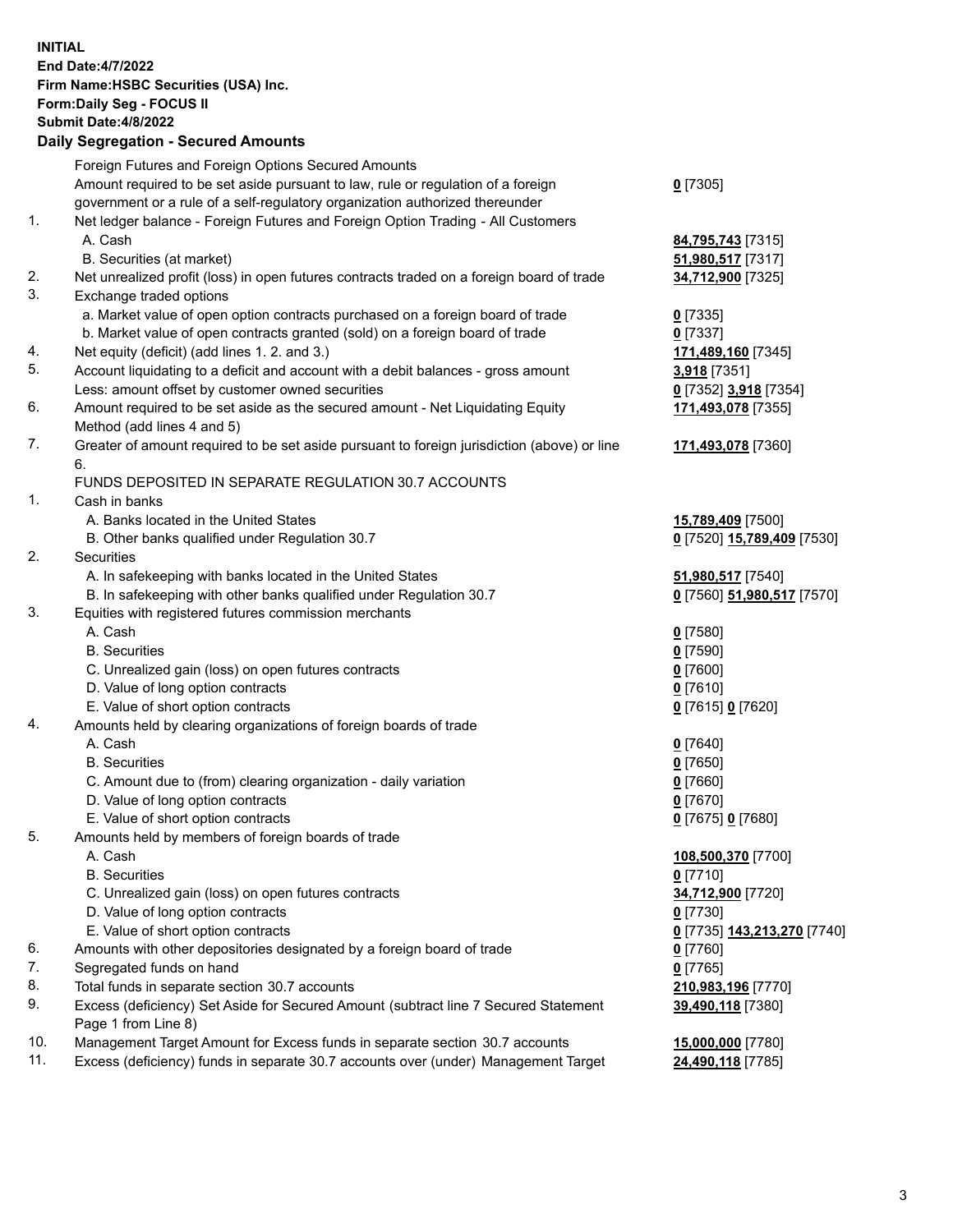| <b>INITIAL</b> |                                                                                                |                                                 |
|----------------|------------------------------------------------------------------------------------------------|-------------------------------------------------|
|                | End Date: 4/7/2022                                                                             |                                                 |
|                | Firm Name: HSBC Securities (USA) Inc.                                                          |                                                 |
|                | <b>Form:Daily Seg - FOCUS II</b>                                                               |                                                 |
|                | <b>Submit Date:4/8/2022</b>                                                                    |                                                 |
|                | Daily Segregation - Segregation Statement                                                      |                                                 |
|                | SEGREGATION REQUIREMENTS(Section 4d(2) of the CEAct)                                           |                                                 |
| 1.             | Net ledger balance                                                                             |                                                 |
|                | A. Cash                                                                                        | <u>2,671,827,961</u> [7010]                     |
|                | B. Securities (at market)                                                                      | 1,169,652,112 [7020]                            |
| 2.             | Net unrealized profit (loss) in open futures contracts traded on a contract market             | 20,339,718 [7030]                               |
| 3.             | Exchange traded options                                                                        |                                                 |
|                | A. Add market value of open option contracts purchased on a contract market                    | 4,507,665,367 [7032]                            |
|                | B. Deduct market value of open option contracts granted (sold) on a contract market            | -955,961,390 [7033]                             |
| 4.             | Net equity (deficit) (add lines 1, 2 and 3)                                                    | 7,413,523,768 [7040]                            |
| 5.             | Accounts liquidating to a deficit and accounts with                                            |                                                 |
|                | debit balances - gross amount                                                                  | 47,482,341 [7045]                               |
|                | Less: amount offset by customer securities                                                     | <mark>-47,482,332</mark> [7047] <b>9</b> [7050] |
| 6.             | Amount required to be segregated (add lines 4 and 5)                                           | 7,413,523,777 [7060]                            |
|                | <b>FUNDS IN SEGREGATED ACCOUNTS</b>                                                            |                                                 |
| 7.             | Deposited in segregated funds bank accounts                                                    |                                                 |
|                | A. Cash                                                                                        | 320,234,182 [7070]                              |
|                | B. Securities representing investments of customers' funds (at market)                         | $0$ [7080]                                      |
|                | C. Securities held for particular customers or option customers in lieu of cash (at<br>market) | 256,648,209 [7090]                              |
| 8.             | Margins on deposit with derivatives clearing organizations of contract markets                 |                                                 |
|                | A. Cash                                                                                        | <u>2,126,193,330</u> [7100]                     |
|                | B. Securities representing investments of customers' funds (at market)                         | 174,267,977 [7110]                              |
|                | C. Securities held for particular customers or option customers in lieu of cash (at<br>market) | 837,843,341 [7120]                              |
| 9.             | Net settlement from (to) derivatives clearing organizations of contract markets                | 192,228,858 [7130]                              |
| 10.            | Exchange traded options                                                                        |                                                 |
|                | A. Value of open long option contracts                                                         | 4,507,665,367 [7132]                            |
|                | B. Value of open short option contracts                                                        | <u>-955,961,390</u> [7133]                      |
| 11.            | Net equities with other FCMs                                                                   |                                                 |
|                | A. Net liquidating equity                                                                      | 8,054 [7140]                                    |
|                | B. Securities representing investments of customers' funds (at market)                         | $0$ [7160]                                      |
|                | C. Securities held for particular customers or option customers in lieu of cash (at<br>market) | 22,902,344 [7170]                               |
| 12.            | Segregated funds on hand                                                                       | 52,258,218 [7150]                               |
| 13.            | Total amount in segregation (add lines 7 through 12)                                           | 7,534,288,490 [7180]                            |
| 14.            | Excess (deficiency) funds in segregation (subtract line 6 from line 13)                        | 120,764,713 [7190]                              |
| 15.            | Management Target Amount for Excess funds in segregation                                       | 110,000,000 [7194]                              |
|                |                                                                                                |                                                 |

16. Excess (deficiency) funds in segregation over (under) Management Target Amount Excess

**10,764,713** [7198]